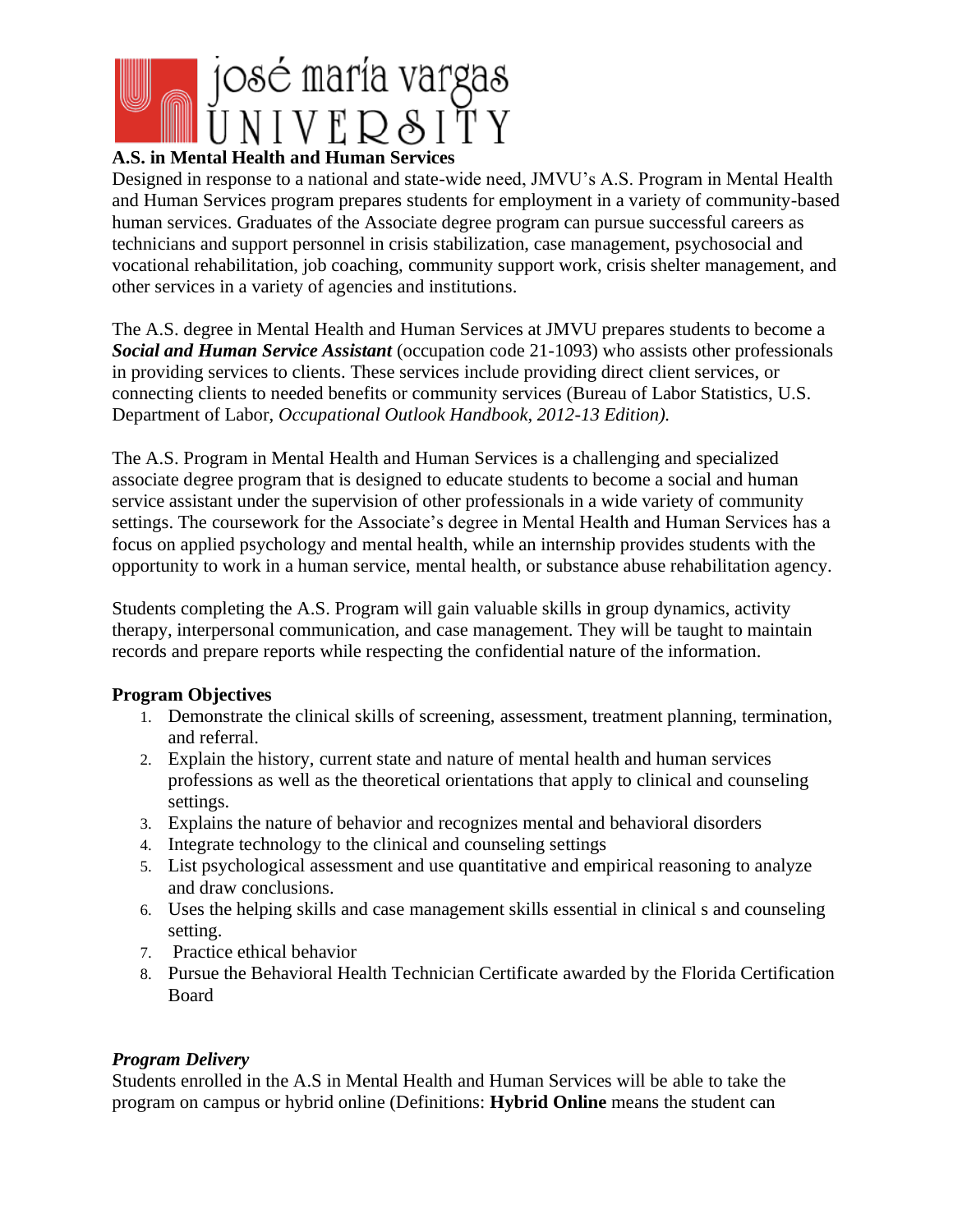# josé maría vargas

complete up to 99% of the program online and at least 1% on campus. **100% online** the student will never attend classes on campus, but solely online. **On campus** delivery means the student will never take an online class, but all classes will be in person).

# **DISTANCE LEARNING EDUCATION INFORMATION**

## **Technological requirements for Distance Education Students:**

Students must have ready access to all standards outlined. Additionally, some courses require the ability to download and install software. It is recommended that students need to have basic technological proficiency. Assignments may include, but are not limited to, word processing, document creation, digital slide presentations, and recording video presentation. Students that don't have the basic technological proficiency can benefit from the university's optional offered trainings in the mentioned areas.

## **Devices**

- A Desktop or laptop device is necessary to complete the coursework.
- Desktop or laptop device must have Windows 8/10 or MacOS 10.10 or above and the capability of producing sound via speakers or headphones.
- Mobile devices may be used for some, but not all, LMS functions. A mobile device cannot replace a desktop/laptop.

## **Connectivity**

- High-speed Internet connection: Cable, DSL, etc.
- Internet Web Browser (Firefox, Internet Edge, Safari, or Google Chrome).
- Personal or university e-mail account. **Recommended creation/processing software**
- Word Processor (MS Word, Google Docs, etc.).
- PDF Reader (Adobe Acrobat Reader or Apple Preview).
- Additional software may be required for certain courses.

## **Students privacy:**

Student privacy is very important to the university. Students the university FERPA statement located university website under the consumer disclosures tab in the financial aid section. Students may also review the student records section of the university catalog pages 79-80 for more information on privacy.

#### **Verification of Identity Protection:**

During the admissions process students will be asked to provide a copy of their state or government issue ID. After students begin their program they will be required to upload a face picture to their Vargas Portal profile. Student identities will be verified and their privacy protected through the use of a student a unique username and password during the Admissions process. The Admissions and Financial Aid Offices will verify incoming student documentation. Student privacy will be protected through the https secure connection of the Vargas Portal. Students will login online and agree through a student agreement that they are the sole users of the course materials. Students will be ask to submit their assignments on the Vargas Portal.

## **Additional Distance Education Fees:**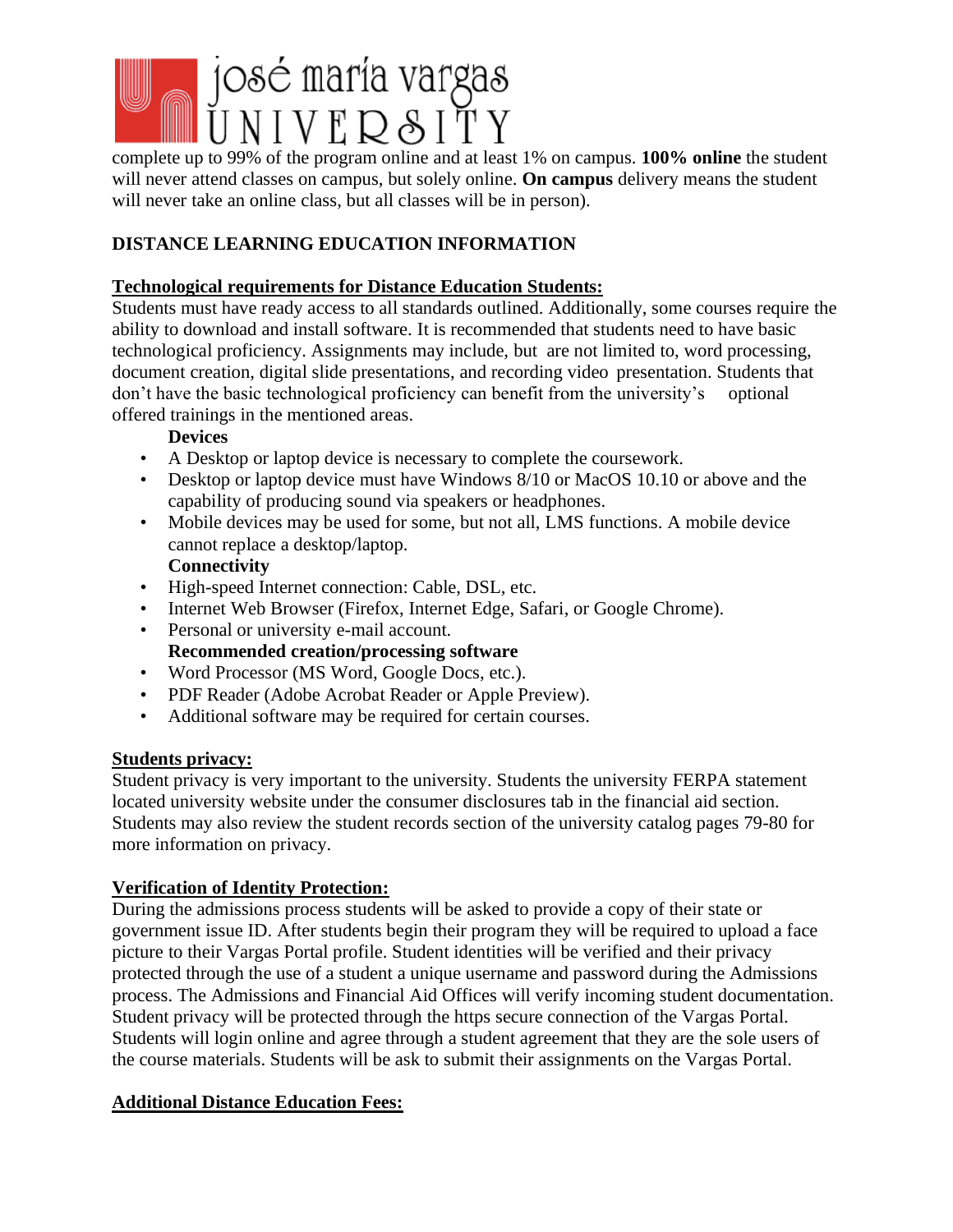

There are no platform access fees, online library access fees, fees associated with identity verification and the course textbooks maybe purchased by the students on amazon.com and other online retail stores. If students desire the university to purchase the course textbooks for the student, the university will charge the cost of the book plus \$30 to the student account. Through the Vargas Portal students will be able to pay the charges, if they desire the university to buy the books for them.

#### **Graduation Requirements**

A total of 60 credit hours must be completed by taking the following courses. Courses which meet the General Education requirements (18 credit hours) are labeled "**GE**".

• SLS 1601 Orientation & Study and Research Techniques **GE** 3 credits

#### **SEMESTER I** (requirement of 15 credits)

|           | ENC 1000 Oral & Written Communications GE                                   | 3 Credits |
|-----------|-----------------------------------------------------------------------------|-----------|
| $\bullet$ | MAC 1105 College Mathematics I - Algebra & Geometry GE 3 Credits            |           |
|           | PSY 2012 General Psychology                                                 | 3 Credits |
|           | PHI 2600 Ethics or another philosophy course GE                             | 3 Credits |
|           | • CGS 210 Office Applications                                               | 3 Credits |
|           | <b>SEMESTER II</b> (requirement of 15 credits)                              |           |
|           | ENC 1101 Composition I GE                                                   | 3 Credits |
|           | STA 201 Introduction to Statistics for Health and Social Sciences 3 Credits |           |
|           | PSB 200 Biological Basis of Human Behavior<br>3 Credits                     |           |
| $\bullet$ | PPE 300 Theories of Personality                                             | 3 Credits |
|           | PSY 260 History and Foundations of Psychology                               | 3 Credits |
|           | <b>SEMESTER III</b> (requirement of 12 credits)                             |           |
| $\bullet$ | BSC 1085 General Anatomy and Physiology GE                                  | 3 Credits |
|           | CLP 305 Foundations of Clinical and Counseling                              | 3 Credits |